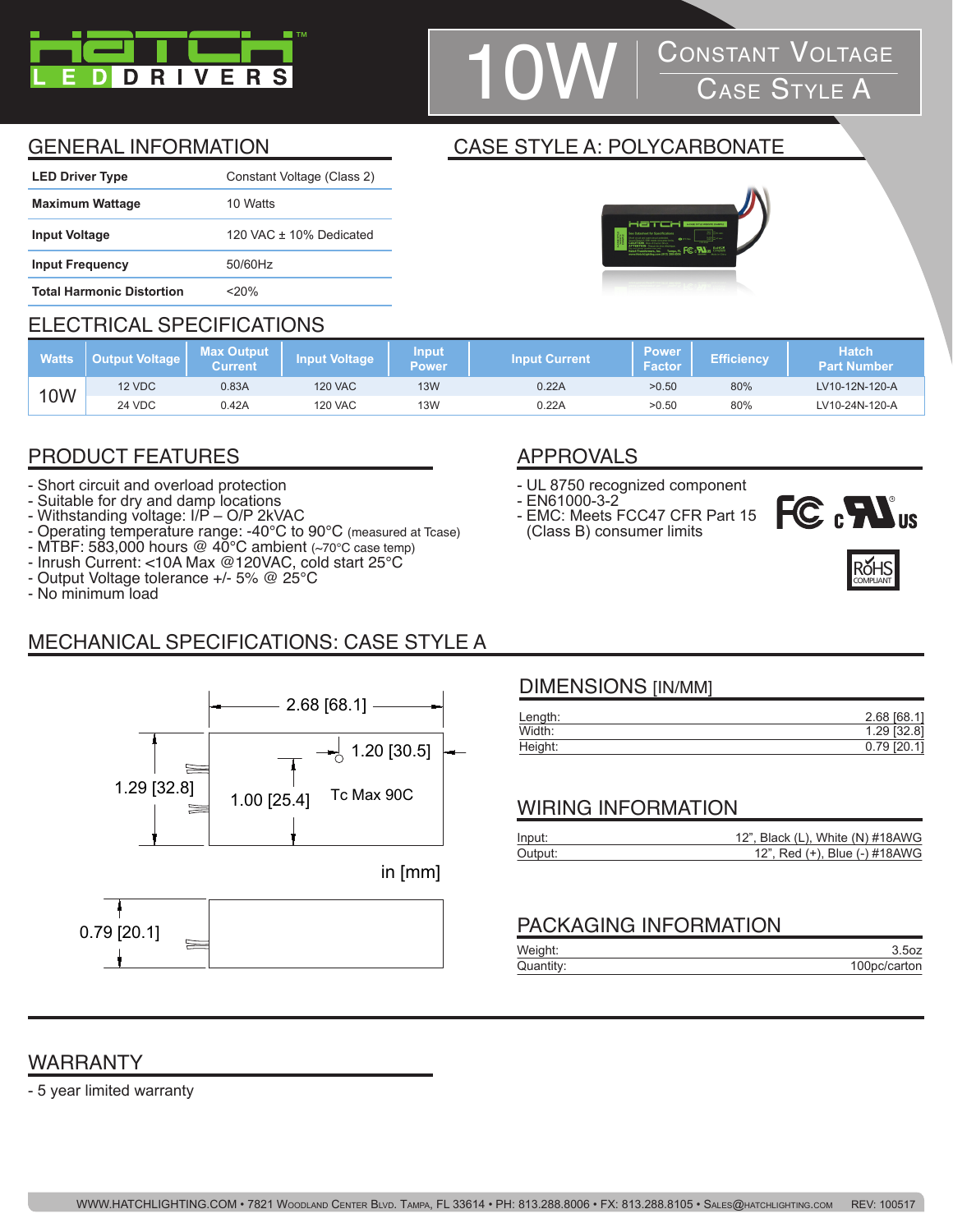

# 1 OW CONSTANT VOLTAGE

| <b>LED Driver Type</b>           | Constant Voltage (Class 2) |
|----------------------------------|----------------------------|
| <b>Maximum Wattage</b>           | 10 Watts                   |
| <b>Input Voltage</b>             | 120 VAC $+$ 10% Dedicated  |
| <b>Input Frequency</b>           | 50/60Hz                    |
| <b>Total Harmonic Distortion</b> | $<$ 20%                    |
|                                  |                            |

#### GENERAL INFORMATION CASE STYLE A: POLYCARBONATE



### PERFORMANCE CURVES





Efficiency and PF measured at 25°C. Measurements made on model LV10-24N-120-A.